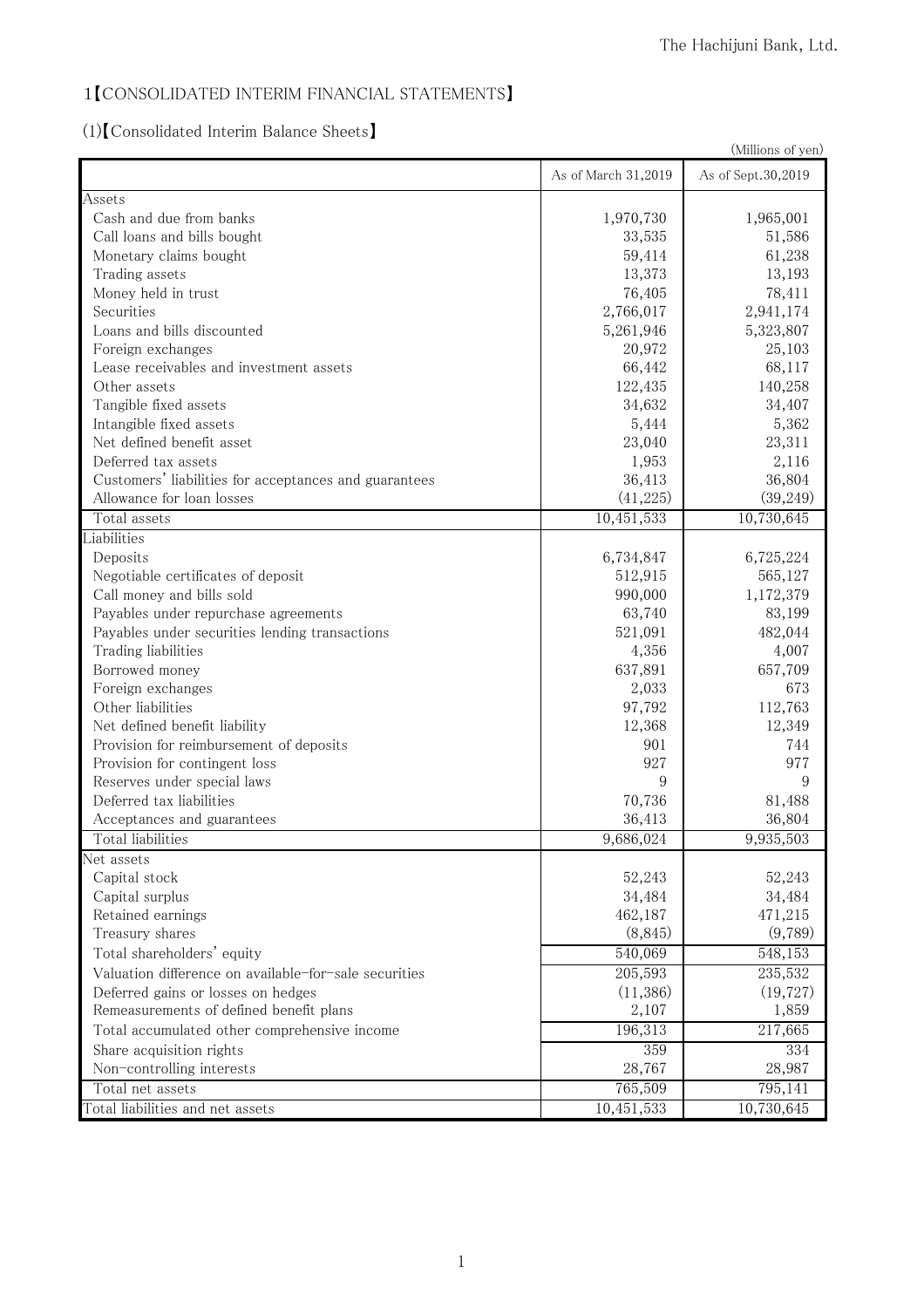# (2)【Consolidated Interim Statements of Income】

| (2) Consondated mitchin biatchichts of meonic    |                    | (Millions of yen)  |
|--------------------------------------------------|--------------------|--------------------|
|                                                  | For the six months | For the six months |
|                                                  | ended Sept.30,2018 | ended Sept.30,2019 |
| Ordinary income                                  | 80,038             | 84,132             |
| Interest income                                  | 39,462             | 41,875             |
| Interest on loans and discounts                  | 23,535             | 23,680             |
| Interest and dividends on securities             | 14,440             | 16,190             |
| Trust fees                                       |                    |                    |
| Fees and commissions                             | 10,208             | 10,548             |
| Trading income                                   | 1,260              | 798                |
| Other ordinary income                            | 23,953             | 24,957             |
| Other income                                     | 5,152              | 5,951              |
| Ordinary expenses                                | 63,265             | 65,046             |
| Interest expenses                                | 5,262              | 6,867              |
| Interest on deposits                             | 1,481              | 1,828              |
| Fees and commissions payments                    | 3,632              | 3,701              |
| Other ordinary expenses                          | 19,199             | 17,410             |
| General and administrative expenses              | 31,096             | 29,946             |
| Other expenses                                   | 4,074              | 7,121              |
| Ordinary profit                                  | 16,773             | 19,085             |
| Extraordinary income                             | 4                  | 28                 |
| Gain on disposal of non-current assets           | 4                  | 28                 |
| Extraordinary losses                             | 384                | 302                |
| Loss on disposal of non-current assets           | 30                 | 209                |
| Impairment loss                                  | 354                | 93                 |
| Profit before income taxes                       | 16,392             | 18,811             |
| Income taxes $-$ current                         | 4,393              | 4,148              |
| Income taxes - deferred                          | 501                | 1,076              |
| Total income taxes                               | 4,894              | 5,225              |
| Profit                                           | 11,498             | 13,586             |
| Profit attributable to non-controlling interests | 655                | 591                |
| Profit attributable to owners of parent          | 10,842             | 12,995             |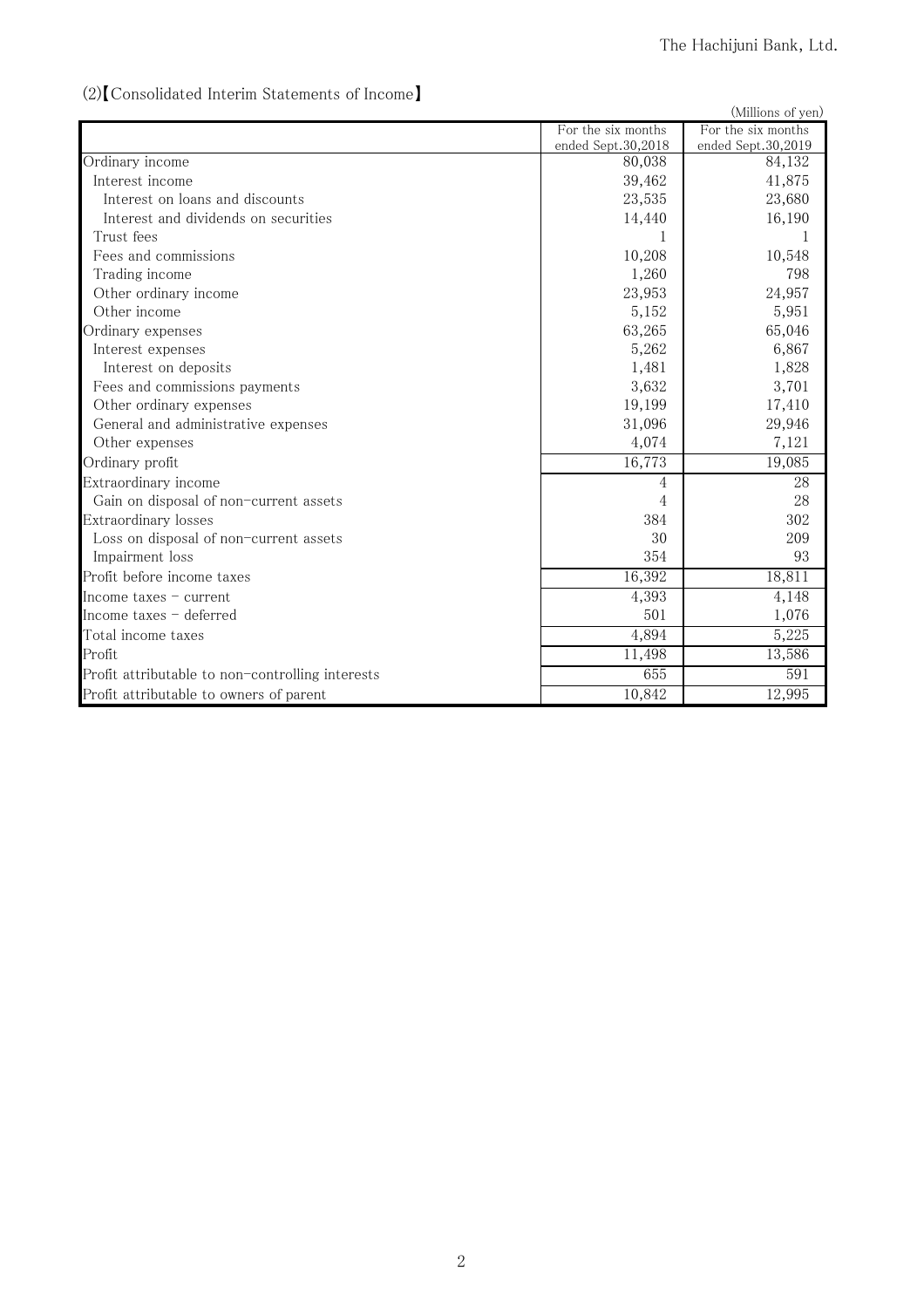# (3)【Consolidated Interim Statements of Comprehensive Income】

| vo/reconsolidated internit platements of comprendition to income r |                    |                    |
|--------------------------------------------------------------------|--------------------|--------------------|
|                                                                    |                    | (Millions of yen)  |
|                                                                    | For the six months | For the six months |
|                                                                    | ended Sept.30.2018 | ended Sept.30.2019 |
| Profit                                                             | 11,498             | 13,586             |
| Other comprehensive income                                         | 929                | 21,001             |
| Valuation difference on available-for-sale securities              | (4, 555)           | 29,591             |
| Deferred gains or losses on hedges                                 | 5,599              | (8,340)            |
| Remeasurements of defined benefit plans, net of tax                | (114)              | (250)              |
| Comprehensive income                                               | 12,427             | 34,587             |
| Comprehensive income attributable to                               |                    |                    |
| Comprehensive income attributable to owners of parent              | 11,860             | 34,347             |
| Comprehensive income attributable to non-controlling interests     | 566                | 240                |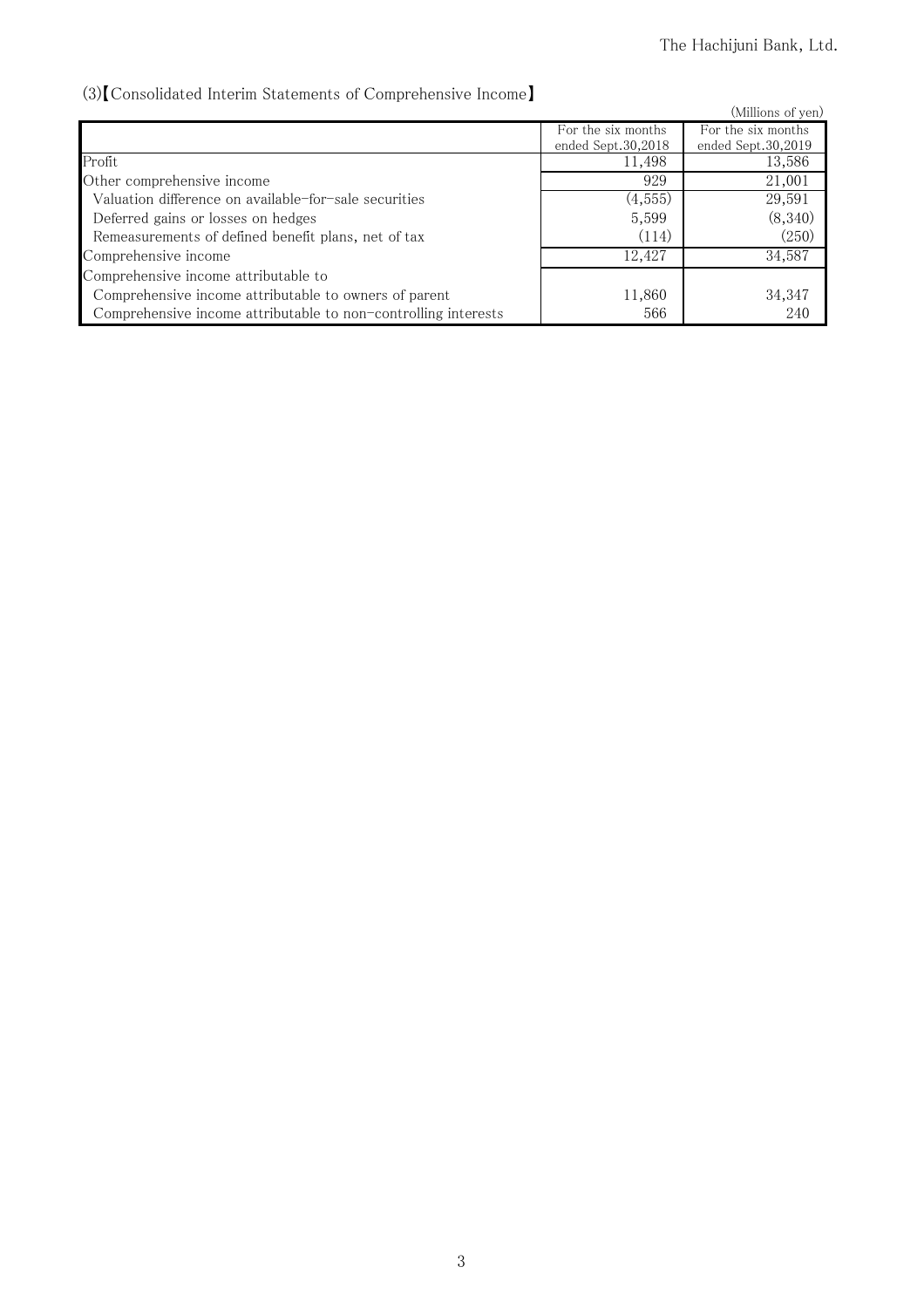### 2【NON-CONSOLIDATED INTERIM FINANCIAL STATEMENTS】

(1)【Non-consolidated Interim Balance Sheets】

|                                                         |                     | (Millions of yen)  |
|---------------------------------------------------------|---------------------|--------------------|
|                                                         | As of March 31,2019 | As of Sept.30,2019 |
| Assets                                                  |                     |                    |
| Cash and due from banks                                 | 1,959,728           | 1,953,435          |
| Call loans                                              | 33,535              | 51,586             |
| Monetary claims bought                                  | 59,414              | 61,238             |
| Trading assets                                          | 13,373              | 13,193             |
| Money held in trust                                     | 76,405              | 78,411             |
| Securities                                              | 2,771,528           | 2,947,354          |
| Loans and bills discounted                              | 5,310,562           | 5,372,514          |
| Foreign exchanges                                       | 20,972              | 25,103             |
| Other assets                                            | 97,786              | 115,519            |
| Other                                                   | 97,786              | 115,519            |
| Tangible fixed assets                                   | 26,750              | 26,320             |
| Intangible fixed assets                                 | 5,200               | 5,132              |
| Prepaid pension cost                                    | 18,051              | 18,798             |
| Customers' liabilities for acceptances and guarantees   | 36,413              | 36,804             |
| Allowance for loan losses                               | (35, 101)           | (32, 757)          |
| Total assets                                            | 10,394,621          | 10,672,656         |
| Liabilities                                             |                     |                    |
| Deposits                                                | 6,746,895           | 6,738,640          |
| Negotiable certificates of deposit                      | 531,165             | 583,877            |
| Call money                                              | 990,000             | 1,172,379          |
| Payables under repurchase agreements                    | 63,740              | 83,199             |
| Payables under securities lending transactions          | 521,091             | 482,044            |
| Trading liabilities                                     | 4,356               | 4,007              |
| Borrowed money                                          | 630,716             | 650,634            |
| Foreign exchanges                                       | 2,033               | 673                |
| Other liabilities                                       | 79,366              | 91,765             |
| Income taxes payable                                    | 1,098               | 2,563              |
| Lease obligations                                       | 1,097               | 886                |
| Asset retirement obligations                            | 35                  | 35                 |
| Other                                                   | 77,134              | 88,280             |
| Provision for retirement benefits                       | 9,986               | 10,084             |
| Provision for reimbursement of deposits                 | 901                 | 744                |
| Provision for contingent loss                           | 927                 | 977                |
| Deferred tax liabilities                                | 69,190              | 80,171             |
| Acceptances and guarantees                              | 36,413              | 36,804             |
| Total liabilities                                       | 9,686,784           | 9,936,005          |
| Net assets                                              |                     |                    |
| Capital stock<br>Capital surplus                        | 52,243<br>32,569    | 52,243<br>32,569   |
| Legal capital surplus                                   | 29,609              | 29,609             |
| Other capital surplus                                   | 2,960               | 2,960              |
| Retained earnings                                       | 437,938             | 446,006            |
| Legal retained earnings                                 | 47,610              | 47,610             |
| Other retained earnings                                 | 390,328             | 398,396            |
| Reserve for advanced depreciation of non-current assets | 894                 | 894                |
| General reserve                                         | 361,600             | 375,600            |
| Retained earnings brought forward                       | 27,833              | 21,901             |
| Treasury shares                                         | (8, 845)            | (9,789)            |
| Total shareholders' equity                              | 513,906             | 521,030            |
| Valuation difference on available-for-sale securities   | 204,958             | 235,012            |
| Deferred gains or losses on hedges                      | (11,386)            | (19, 727)          |
| Total valuation and translation adjustments             | 193,571             | 215,285            |
| Share acquisition rights                                | 359                 | 334                |
| Total net assets                                        | 707,837             | 736,651            |
| Total liabilities and net assets                        | 10,394,621          | 10,672,656         |
|                                                         |                     |                    |